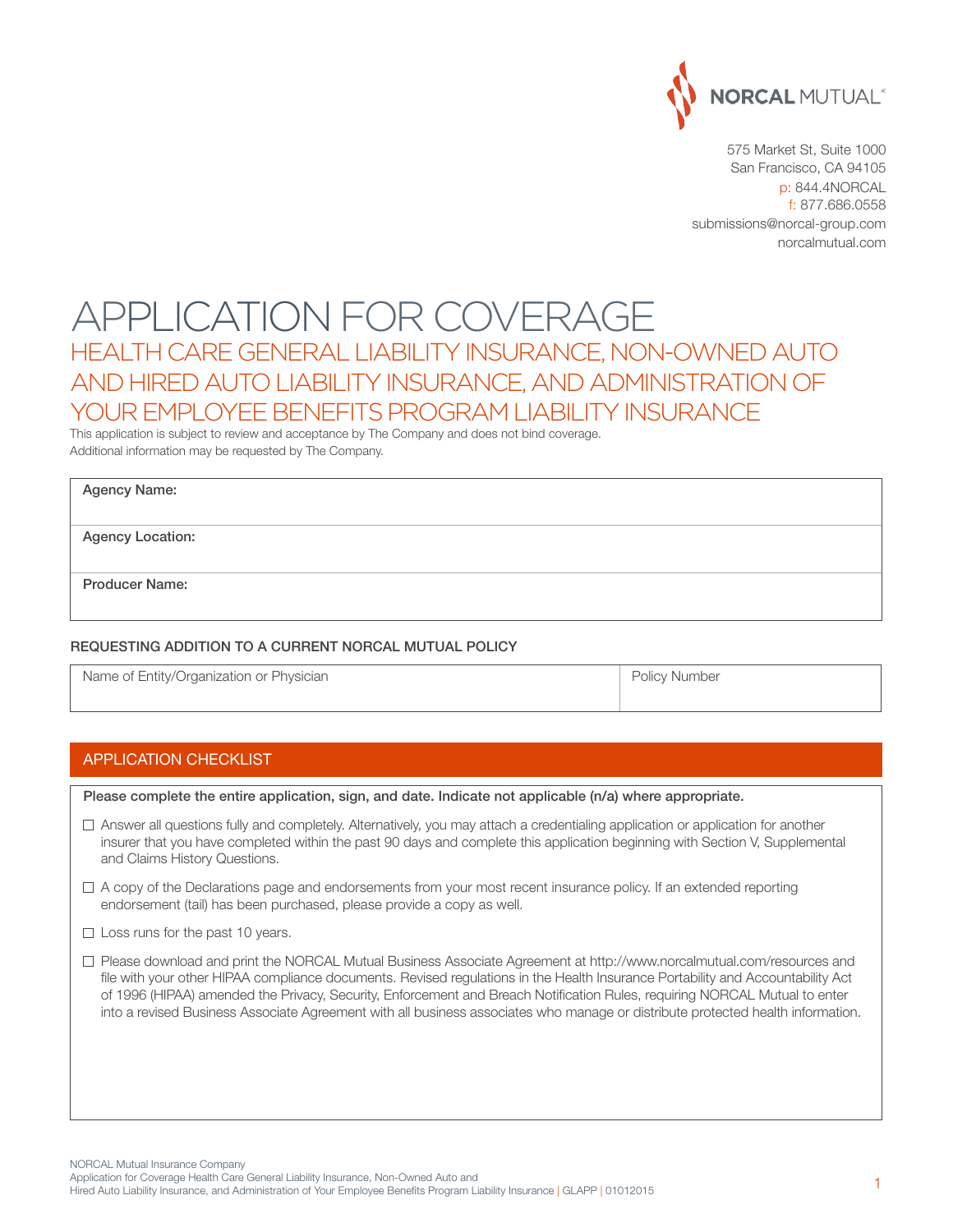### Section i: general INFORMATION

#### GENERAL INFORMATION

| 1. Identify the type of coverage(s) for which the organization is applying:<br>Note: Medical Professional Liability Insurance must be provided by NORCAL Mutual before any other coverage is available.                                                                                                                                                                                                                                                                                                                                                          |
|------------------------------------------------------------------------------------------------------------------------------------------------------------------------------------------------------------------------------------------------------------------------------------------------------------------------------------------------------------------------------------------------------------------------------------------------------------------------------------------------------------------------------------------------------------------|
| $\Box$ Health Care General Liability Insurance – Occurrence-based<br>$\Box$ Non-owned Auto and Hired Auto Liability Insurance - Occurrence-based<br>$\Box$ Administration of Your Employee Benefits Program Liability Insurance – Claims-Made                                                                                                                                                                                                                                                                                                                    |
| 2. Identify the requested limit of coverage for which the Entity/Organization is applying:<br>Note: Please contact NORCAL Mutual or your broker for an indication of the limits of coverage available. The limits of<br>coverage for Health Care General Liability Insurance are shared with the Non-Owned Auto and Hired Auto Liability<br>Insurance, if that coverage is provided. The limits of coverage for Administration of Your Employee Benefits Program<br>Liability Insurance are \$1,000,000 each claim/\$1,000,000 aggregate per endorsement period. |

Requested Effective Date:

General Liability Limit:  $\quad \, \$$  each occurrence or offense Limit  $\, \, \$$  aggregate Limit

### SECTION II: HEALTH CARE GENERAL LIABILITY INSURANCE

#### **PREMISES**

1. Complete the following regarding all premises (excluding vacant land) owned, occupied, rented, leased, used, or controlled by the Entity/Organization. Use the Remarks section if more space is needed.

| <b>Premises Name</b><br>and Address<br>(street, city, state,<br>and zip code) | Description<br>of Operations | Interest | Year Built | Construction<br>Type*                                  | Square<br>Footage<br>and Floors* | Fire<br>Protection*                  |
|-------------------------------------------------------------------------------|------------------------------|----------|------------|--------------------------------------------------------|----------------------------------|--------------------------------------|
|                                                                               |                              |          |            | $\square$<br><br>W<br>$\Box$ C<br>$\Box$ M<br>$\Box$ O | Sq. Ft.:<br>Floors:              | $\Box$ A<br>$\square$ SC<br>$\Box$ S |
|                                                                               |                              |          |            | $\square$ W<br>$\Box$ C<br>$\Box$ M<br>$\Box$ O        | Sq. Ft.:<br>Floors:              | $\Box$ A<br>$\square$ SC<br>$\Box$ S |
|                                                                               |                              |          |            | $\square$<br><br>W<br>$\Box$ C<br>$\Box$ M<br>$\Box$ O | Sq. Ft.:<br>Floors:              | $\Box$ A<br>$\Box$ SC<br>$\Box$ S    |

#### \* Notes and Codes:

Construction Type: W = Wood/Frame; C = Concrete/Brick; M = Metal/Steel; O = Other (specify in Remarks section)

Square Footage and Floors: If the Entity/Organization owns the premises, identify the total square footage and number of floors of the premises. If the Entity/Organization does not own the premises, identify the square footage and number of floors of the premises that the Entity/Organization occupies.

Fire Protection: A = Automatic Sprinkler; SC = Smoke Detector w/Central Monitoring; S = Smoke Detector w/o Central Monitoring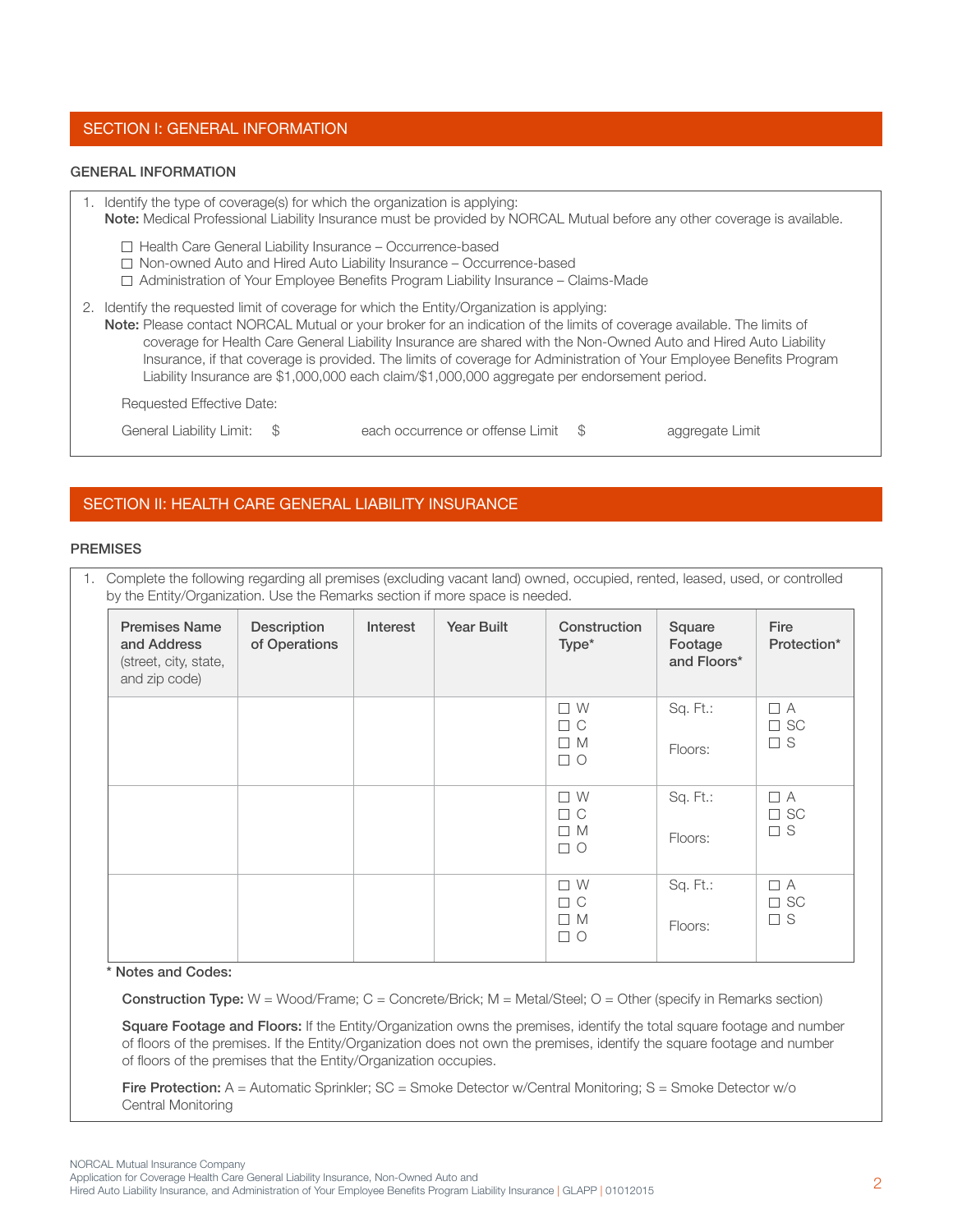2. Are all premises identified in question 1 in compliance with current building codes?  $\Box$  Yes  $\Box$  No If no, identify the location(s) and explain:

3. Does the Entity/Organization own premises that it rents or leases, in whole or in part, to others?  $\square$  Yes  $\square$  No If yes, identify each location and whether occupancy is commercial or residential:

4. Do any of the premises identified in question 1 have a heliport?  $\Box$  Yes  $\Box$  No

If yes, please describe each location:

| <b>Premises</b> | Ownership<br><b>Type</b>      | # Landings | <b>Separate Helipad Liability</b><br>Coverage in Place? |
|-----------------|-------------------------------|------------|---------------------------------------------------------|
|                 | $\Box$ Leased<br>$\Box$ Owned |            | $\Box$ No<br>$\Box$ Yes                                 |
|                 | $\Box$ Leased<br>$\Box$ Owned |            | $\Box$ No<br>$\Box$ Yes                                 |
|                 | $\Box$ Leased<br>$\Box$ Owned |            | $\Box$ No<br>$\Box$ Yes                                 |

5. Does the Entity/Organization own vacant land?  $\square$  Yes  $\square$  No

 If yes, complete the following for all vacant land owned by the Entity/Organization. Use the Remarks section if more space is needed.

| Address<br>(street, city, state, and zip code) | Square<br>Footage | Planned Use and When |
|------------------------------------------------|-------------------|----------------------|
|                                                |                   |                      |
|                                                |                   |                      |
|                                                |                   |                      |

6. Is Health Care General Liability Insurance with NORCAL Mutual desired for all premises and vacant land identified in questions 1 and 5 above?  $\Box$  Yes  $\Box$  No

If no, identify each location for which coverage is not desired and explain why coverage is not desired:

7. Is the Entity/Organization engaged in, or does it plan to engage in, any new construction?  $\square$  Yes  $\square$  No

If yes, explain and identify when the construction began or will begin: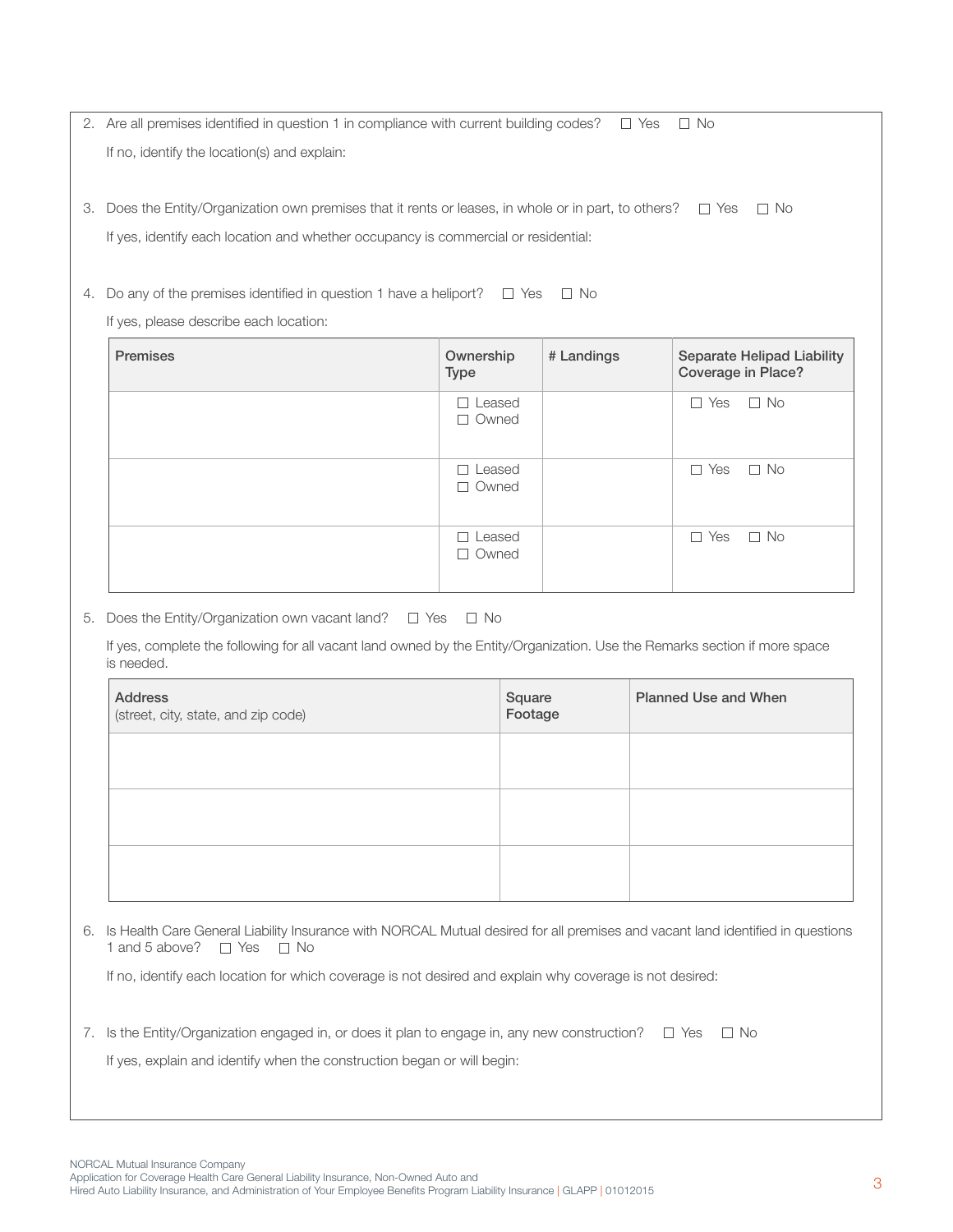## **PRODUCTS**

| 1. Does the Entity/Organization or any of its members sell, lease, or rent any products to others? $\Box$ Yes $\Box$ No |                                             |  |  |  |
|-------------------------------------------------------------------------------------------------------------------------|---------------------------------------------|--|--|--|
| If yes, please describe:                                                                                                |                                             |  |  |  |
| Product                                                                                                                 | <b>Distribution</b><br><b>Total Revenue</b> |  |  |  |
|                                                                                                                         | $\Box$ Sell<br>$\Box$ Rent<br>$\Box$ Lease  |  |  |  |
|                                                                                                                         | $\Box$ Sell<br>$\Box$ Rent<br>$\Box$ Lease  |  |  |  |
|                                                                                                                         | $\Box$ Sell<br>$\Box$ Lease<br>$\Box$ Rent  |  |  |  |

2. Does the Entity/Organization maintain its own products liability insurance, or is it named as an insured or additional insured under the products liability insurance of any third party?  $\square$  Yes  $\square$  No

If yes, please identify the following for each product:

| Product | <b>Insurance Company</b> | Limit | Coverage Type                                                                                                                     |
|---------|--------------------------|-------|-----------------------------------------------------------------------------------------------------------------------------------|
|         |                          |       | Own policy<br>$\Box$<br>Named Insured<br>$\Box$<br>(on 3rd-party policy)<br>Additional Insured<br>$\Box$<br>(on 3rd-party policy) |
|         |                          |       | Own policy<br>$\Box$<br>Named Insured<br>$\Box$<br>(on 3rd-party policy)<br>Additional Insured<br>$\Box$<br>(on 3rd-party policy) |
|         |                          |       | Own policy<br>$\Box$<br>Named Insured<br>П<br>(on 3rd-party policy)<br>Additional Insured<br>$\Box$<br>(on 3rd-party policy)      |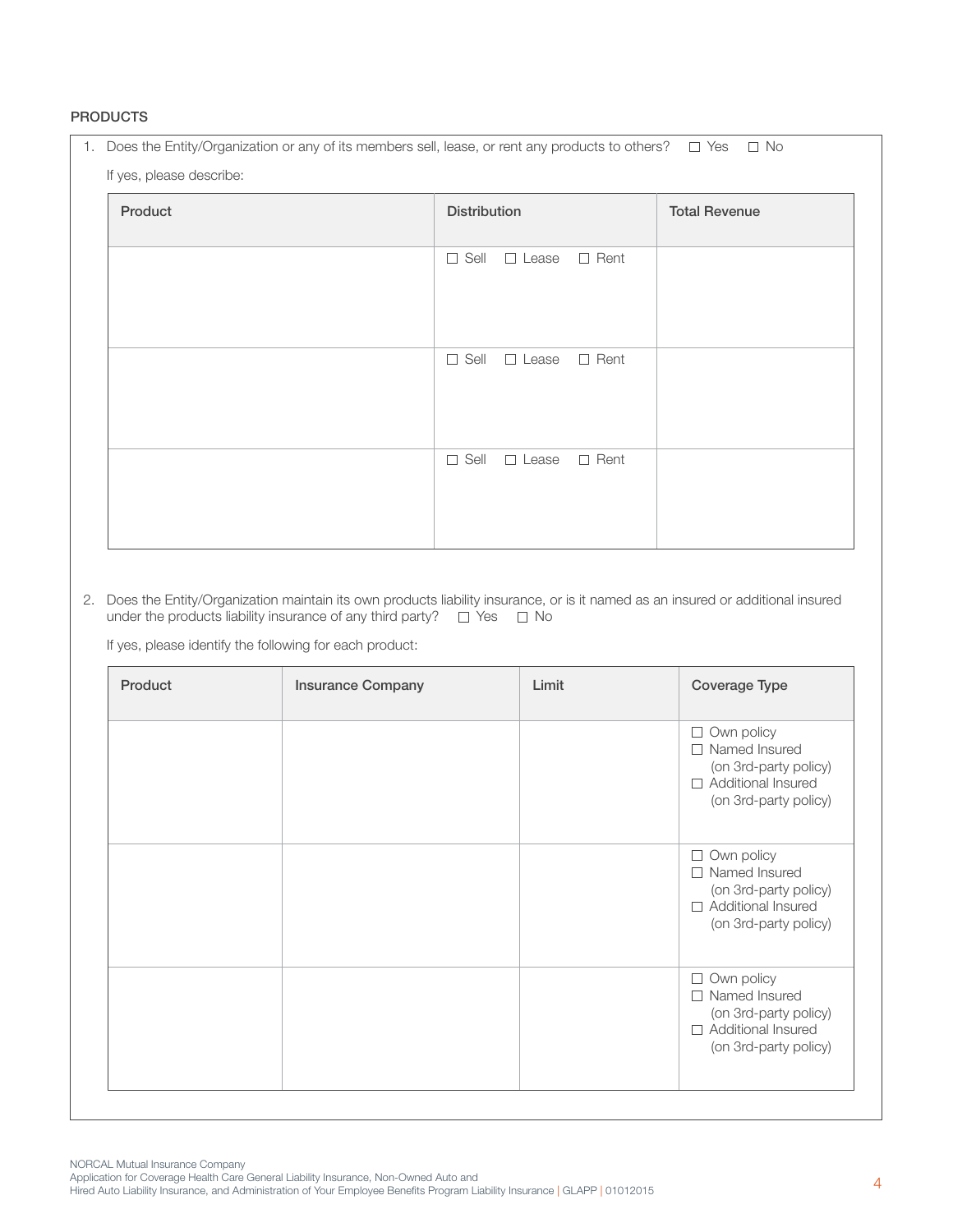- 3. Do any of the Entity's/Organization's members modify the design or function (other than as part of regular maintenance) of any products that were purchased for use on behalf of the organization?  $\Box$  Yes  $\Box$  No If yes, identify the products and describe the procedure in place to monitor who is making the changes and what changes are made:
- 4. Does the Entity/Organization have a legal review process for all of its publications and advertising material?  $\square$  Yes  $\square$  No

If no, explain:

5. Is the Entity/Organization or any of its members engaged in the business of manufacturing, distributing, selling, serving, or furnishing alcoholic beverages?  $\Box$  Yes  $\Box$  No

If yes, explain:

# SECTION III: NON-OWNED AUTO AND HIRED AUTO LIABLITY INSURANCE

Note: Complete this section only if the Entity/Organization is applying for Non-Owned Auto and Hired Auto Liability Insurance.

1. Do the Entity's/Organization's executive officers, partners, members, employees, independent contractors, volunteers, and/or students use their owned autos in the course of the Entity/Organization's business?  $\square$  Yes  $\square$  No

If yes:

- a. How often does this occur monthly?
- b. When it occurs, what percentage of the time does it involve transporting the Entity's/Organization's clients?  $\%$ 
	-
- c. Does the Entity/Organization require such personnel to maintain personal auto liability insurance with limits equal to or greater than the applicable state's minimum financial responsibility law?  $\square$  Yes  $\square$  No
- 2. How often per month does the Entity/Organization or its members lease, hire, rent, or borrow an auto?

#### Section iV: ADMINISTRATION OF YOUR EMPLOYEE BENEFITS PROGRAM LIABILITY INSURANCE

Note: Complete this section only if the Entity/Organization is applying for Administration of Your Employee Benefits Program Liability Insurance.

- 1. How many employees are currently covered by the Entity's/Organization's employee benefits program?
- 2. Does the Entity/Organization currently maintain insurance to cover the administration of its employee benefits program?  $\Box$  Yes  $\Box$  No

| If yes, specify the type of coverage provided: | $\Box$ Claims-made $\Box$ Occurrence |  |
|------------------------------------------------|--------------------------------------|--|
|------------------------------------------------|--------------------------------------|--|

If claims-made, do you wish to apply for prior acts coverage with NORCAL Mutual?  $\square$  Yes  $\square$  No

If yes, please specify the retroactive date and provide a copy of the Declarations page from your current policy.

Retroactive Date (mm/dd/yyyy):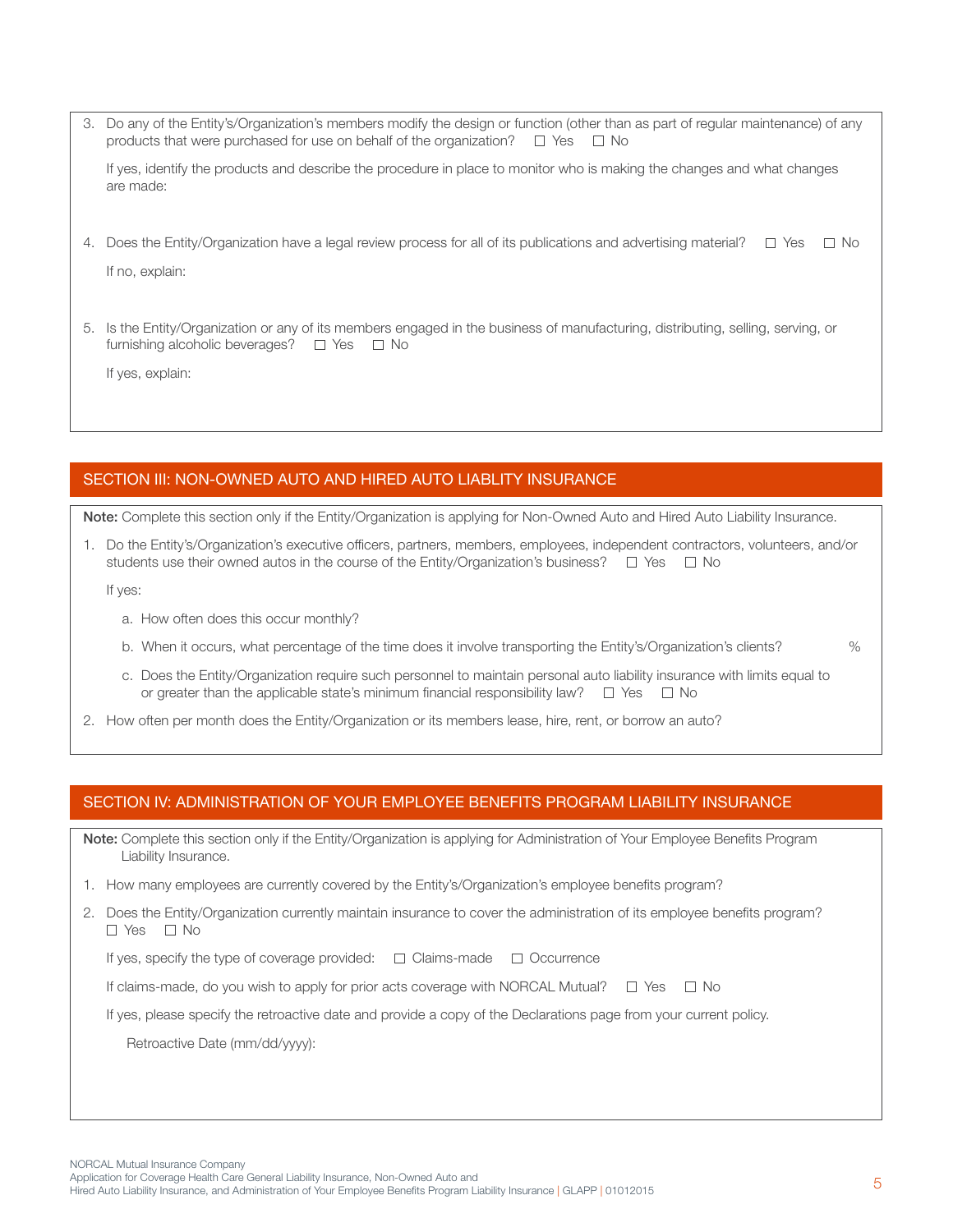## SECTION V: SUPPLEMENTAL AND CLAIMS HISTORY QUESTIONS

Note to Missouri Applicants: Skip question 1 and begin with question 2.

1. Has the Entity/Organization ever had an insurance company cancel, nonrenew, decline to offer, or modify with special terms, or been notified by an insurance company that it intends to pursue such action, for any of the following coverages: Note: Use "N/A" if the Entity/Organization is not applying for the coverage. General liability or similar insurance?  $\square$  Yes  $\square$  No  $\square$  N/A Non-Owned auto and hired auto liability or similar insurance?  $\square$  Yes  $\square$  No  $\square$  N/A Administration of employee benefits liability or similar insurance?  $\Box$  Yes  $\Box$  No  $\Box$  N/A If yes applies to any of the above questions, explain: 2. Within the past 10 years, has a claim or suit been brought against the Entity/Organization, or has the Entity/Organization been notified of its involvement in a claim or suit, directly or indirectly, for any of the following coverages? Note: Use "N/A" if the organization is not applying for the coverage. General liability or similar insurance?  $\Box$  Yes  $\Box$  No  $\Box$  N/A Non-Owned auto and hired auto liability or similar insurance?  $\Box$  Yes  $\Box$  No  $\Box$  N/A Administration of employee benefits liability or similar insurance?  $\Box$  Yes  $\Box$  No  $\Box$  N/A 3. Are you aware of any incident or accident, conduct, circumstance, offense, or occurrence that might reasonably be expected to give rise to a claim or suit against the Entity/Organization, directly or indirectly, under any of the following coverages, even if you believe the claim or suit would be without merit? Note: Use "N/A" if the Entity/Organization is not applying for the coverage. General liability or similar insurance?  $\square$  Yes  $\square$  No  $\square$  N/A Non-Owned auto and hired auto liability or similar insurance?  $\square$  Yes  $\square$  No  $\square$  N/A Administration of employee benefits liability or similar insurance?  $\square$  Yes  $\square$  No  $\square$  N/A If you answered yes to question 2 or 3, complete the attached Claim/Suit/Incident Supplemental Form for each applicable claim, suit, incident, conduct, etc.

# REMARKS SECTION

Please provide any additional information/explanations for your application below.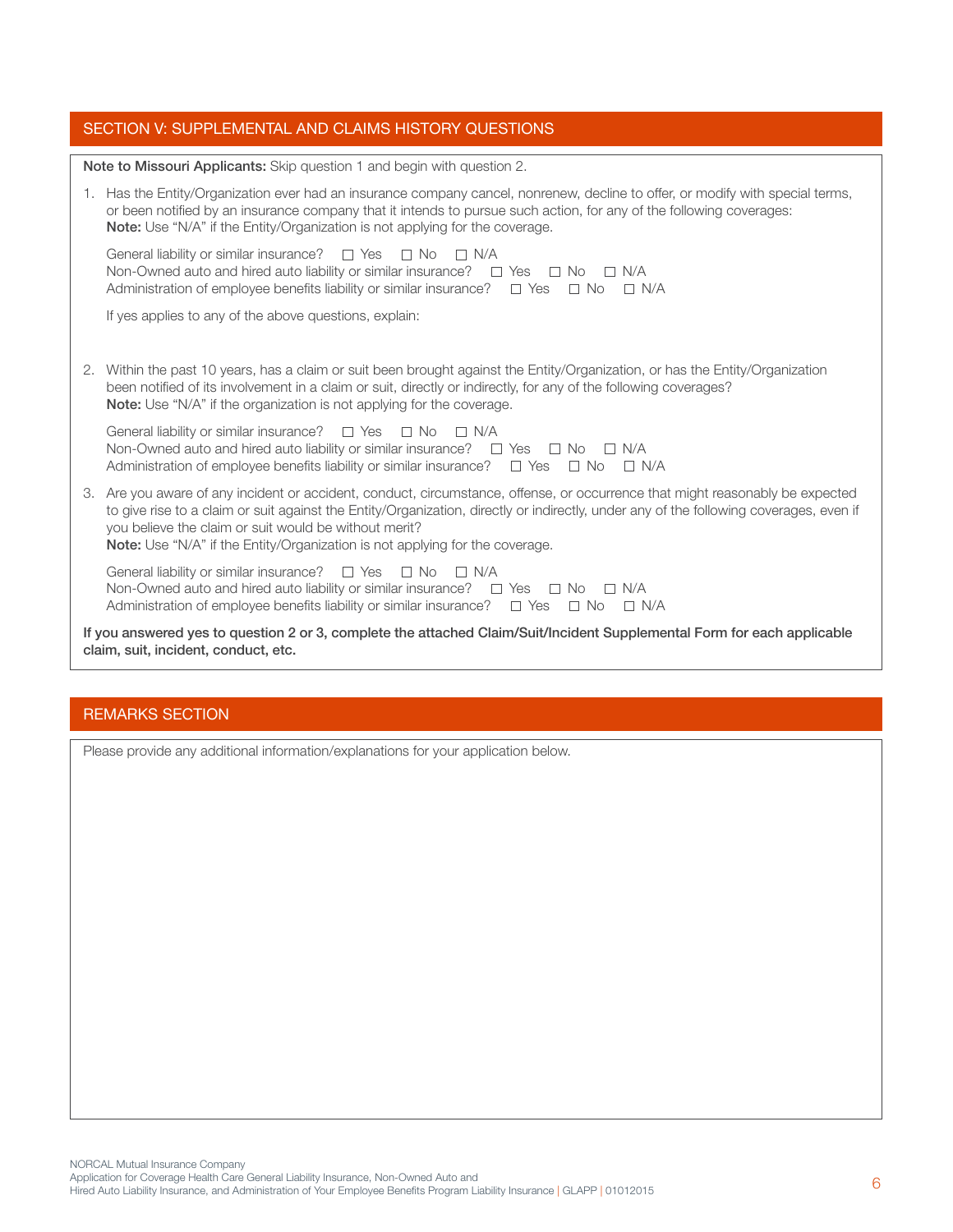## Agreements and Notices

I understand that any claims whose circumstances were known before the effective date of coverage are specifically excluded from coverage under any policy of insurance that may be issued by NORCAL Mutual (The Company).

I understand that the NORCAL Mutual policy requires any disputes arising from it to be submitted to binding arbitration unless specifically prohibited by applicable law.

I understand that, as a condition precedent to approval for coverage, The Company may perform a detailed inquiry and investigation of the applicant's background, competence, and qualifications. I hereby expressly consent to any such inquiry and investigation through the use of any means legally available to The Company and its duly authorized agents and representatives. I further expressly authorize all individuals and entities to whom such legal inquiry is made by The Company and its duly authorized agents and representatives to provide the same with all information within their possession or under their control that pertains to the applicant's background, competence, and qualifications. I expressly release and discharge the aforesaid entities and individuals and their agents and representatives from any and all liability that might otherwise be incurred as a result of acts performed in connection with any inquiry or investigation, as well as in the evaluation of information so received from whatever source.

All information requested in this application is considered material and important. I represent the truth of my statements and information mentioned herein, and that I have not intentionally withheld any information that could influence the judgment of The Company in considering this application for insurance. I understand that any material misrepresentation in this application that The Company relies on to its detriment could void coverage. I understand that this application and any supplemental information supplied by me or on my behalf is incorporated into and made a part of any policy of insurance that may be issued to me by The Company.

I understand that I must notify The Company immediately, in writing, if there are any changes from what I have previously described in any information supplied by me or on my behalf and that The Company may withdraw or modify any outstanding quotations or authorization or agreement to bind insurance.

I understand that this application is subject to acceptance by The Company and does not bind coverage.

Applicant Signature **Date (mm/dd/yyyy)** 

Printed Name Title

*This application is not valid without your complete signature.*